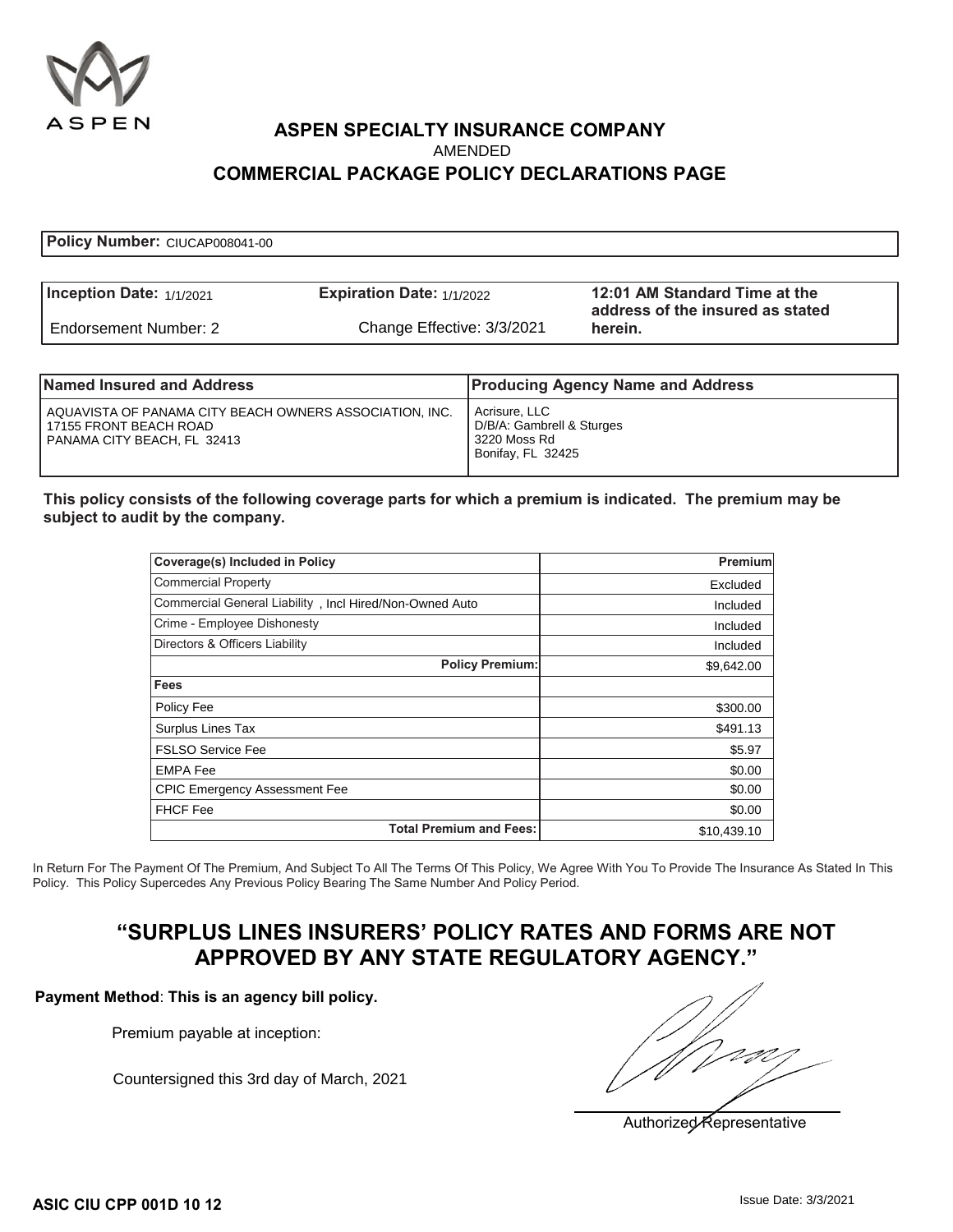

### **POLICY LOCATION SCHEDULE**

**Policy Number:** CIUCAP008041-00 **Policy Period:** 1/1/2021 **To:** 1/1/2022

## LOCATIONS OF ALL PREMISES YOU OWN, RENT, OR OCCUPY

|                                                                        | Policy Number: CIUCAP008041-00 | Policy Period: 1/1/2021                            |                             | To: 1/1/2022 |               |       |
|------------------------------------------------------------------------|--------------------------------|----------------------------------------------------|-----------------------------|--------------|---------------|-------|
| Named Insured: AQUAVISTA OF PANAMA CITY BEACH OWNERS ASSOCIATION, INC. |                                |                                                    |                             |              |               |       |
|                                                                        |                                |                                                    |                             |              |               |       |
|                                                                        |                                |                                                    |                             |              |               |       |
|                                                                        |                                | LOCATIONS OF ALL PREMISES YOU OWN, RENT, OR OCCUPY |                             |              |               |       |
| Bldg#                                                                  | <b>Address</b>                 | <b>Building Name</b>                               | <b>Building Desc.</b>       | City         | <b>State</b>  | Zip   |
| $\mathbf{1}$                                                           | 17155 FRONT BEACH RD           | $\mathbf{1}$                                       | <b>Residential Building</b> | P C BEACH    | $\mathsf{FL}$ | 32413 |
| $\overline{2}$                                                         | 17155 FRONT BEACH RD           | $\sqrt{2}$                                         | <b>Residential Building</b> | P C BEACH    | $\mathsf{FL}$ | 32413 |
| $\mathbf{3}$                                                           | 155 FRONT BEACH RD             | $\mathbf{3}$                                       | Clubhouse                   | P C BEACH    | FL            | 32413 |
| 4                                                                      | 17155 FRONT BEACH RD           | $\overline{\mathbf{4}}$                            | Pool                        | P C BEACH    | FL.           | 32413 |
|                                                                        |                                |                                                    |                             |              |               |       |
|                                                                        |                                |                                                    |                             |              |               |       |
|                                                                        |                                |                                                    |                             |              |               |       |
|                                                                        |                                |                                                    |                             |              |               |       |
|                                                                        |                                |                                                    |                             |              |               |       |
|                                                                        |                                |                                                    |                             |              |               |       |
|                                                                        |                                |                                                    |                             |              |               |       |
|                                                                        |                                |                                                    |                             |              |               |       |
|                                                                        |                                |                                                    |                             |              |               |       |
|                                                                        |                                |                                                    |                             |              |               |       |
|                                                                        |                                |                                                    |                             |              |               |       |
|                                                                        |                                |                                                    |                             |              |               |       |
|                                                                        |                                |                                                    |                             |              |               |       |
|                                                                        |                                |                                                    |                             |              |               |       |
|                                                                        |                                |                                                    |                             |              |               |       |
|                                                                        |                                |                                                    |                             |              |               |       |

**ASIC CIU IL 003 10 12**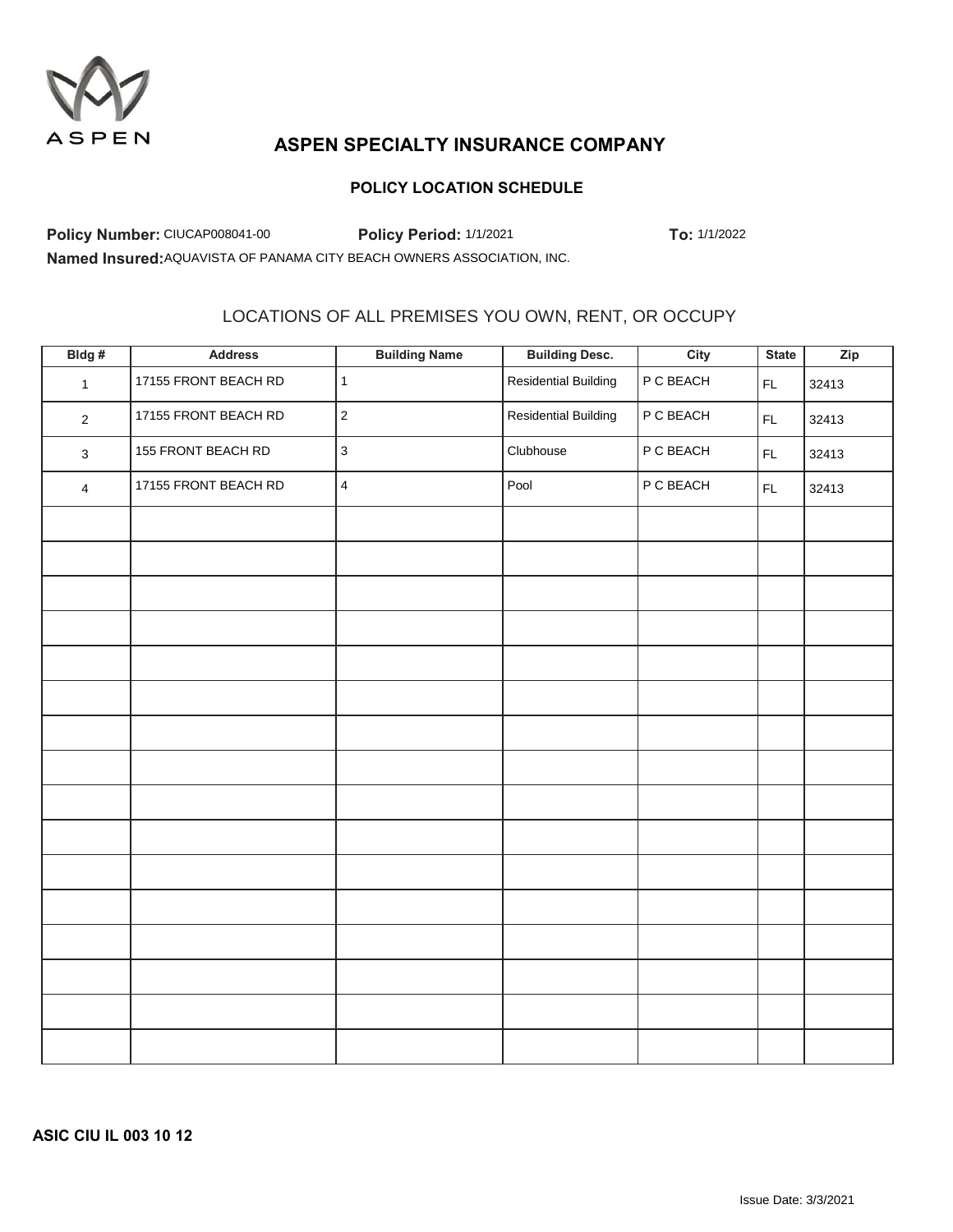

## **COMMERCIAL GENERAL LIABILITY COVERAGE PART DECLARATIONS PAGE**

**Policy Number: CIUCAP008041-00 Policy Period:** 1/1/2021 **To:** 1/1/2022 Named Insured: AQUAVISTA OF PANAMA CITY BEACH OWNERS ASSOCIATION, INC.

## **LIMITS OF INSURANCE**

| General Aggregate Limit (Other Than Products - Completed Operations) | \$2,000,000 |
|----------------------------------------------------------------------|-------------|
| Products - Completed Operations Aggregate Limit                      | \$2,000,000 |
| l Each Occurrence                                                    | \$1,000,000 |
| Personal and Advertising Injury Limit                                | \$1,000,000 |
| Hired / Non-Owned Auto Limit                                         | \$1,000,000 |
| Damages To Premises Rented to You Limit (Any One Premises)           | \$50,000    |
| Medical Payments Expense Limit (Any One Person)                      | \$5,000     |
| Terrorism                                                            | Excluded    |
|                                                                      |             |

## **BUSINESS DESCRIPTION AND LOCATION OF PREMISES**

## **PREMIUM**

| Policy Number: CIUCAP008041-00<br>Named Insured: AQUAVISTA OF PANAMA CITY BEACH OWNERS ASSOCIATION, INC. | To: 1/1/2022                                                         |                      |                 |             |  |
|----------------------------------------------------------------------------------------------------------|----------------------------------------------------------------------|----------------------|-----------------|-------------|--|
| <b>LIMITS OF INSURANCE</b>                                                                               |                                                                      |                      |                 |             |  |
|                                                                                                          | General Aggregate Limit (Other Than Products - Completed Operations) |                      |                 | \$2,000,000 |  |
|                                                                                                          | Products - Completed Operations Aggregate Limit                      |                      |                 | \$2,000,000 |  |
| Each Occurrence                                                                                          |                                                                      |                      | \$1,000,000     |             |  |
| Personal and Advertising Injury Limit                                                                    |                                                                      |                      |                 | \$1,000,000 |  |
| Hired / Non-Owned Auto Limit                                                                             |                                                                      |                      |                 | \$1,000,000 |  |
|                                                                                                          | Damages To Premises Rented to You Limit (Any One Premises)           |                      |                 | \$50,000    |  |
|                                                                                                          | Medical Payments Expense Limit (Any One Person)                      |                      |                 | \$5,000     |  |
| Terrorism                                                                                                |                                                                      |                      |                 | Excluded    |  |
|                                                                                                          | <b>BUSINESS DESCRIPTION AND LOCATION OF PREMISES</b>                 |                      |                 |             |  |
|                                                                                                          | <b>Business Description: Condominium Association</b>                 |                      |                 |             |  |
|                                                                                                          | Location - See Location Schedule                                     |                      |                 |             |  |
| <b>ENDORSEMENTS INCLUDED</b>                                                                             | <b>General Liability Extension Endorsement</b>                       |                      |                 | Included    |  |
|                                                                                                          |                                                                      |                      |                 |             |  |
| <b>PREMIUM</b>                                                                                           |                                                                      |                      |                 |             |  |
| Code No.                                                                                                 | <b>Classification Description</b>                                    | <b>Premium Basis</b> | <b>Exposure</b> |             |  |
| 62003                                                                                                    | <b>Residental Condominium</b>                                        | Units                | 84              |             |  |
| 48925                                                                                                    | Swimming Pool                                                        | Each                 | 1               |             |  |
| 62000                                                                                                    | <b>Commercial Condo</b>                                              | Sq. Ft.              | N/A             |             |  |
| 10105                                                                                                    | <b>Boat/Dock Facility</b>                                            | Flat                 | 0               |             |  |
| 46671                                                                                                    | Playground                                                           | Flat                 | N/A             |             |  |
| 44311                                                                                                    | <b>Fitness Center</b>                                                | Flat                 | 1               |             |  |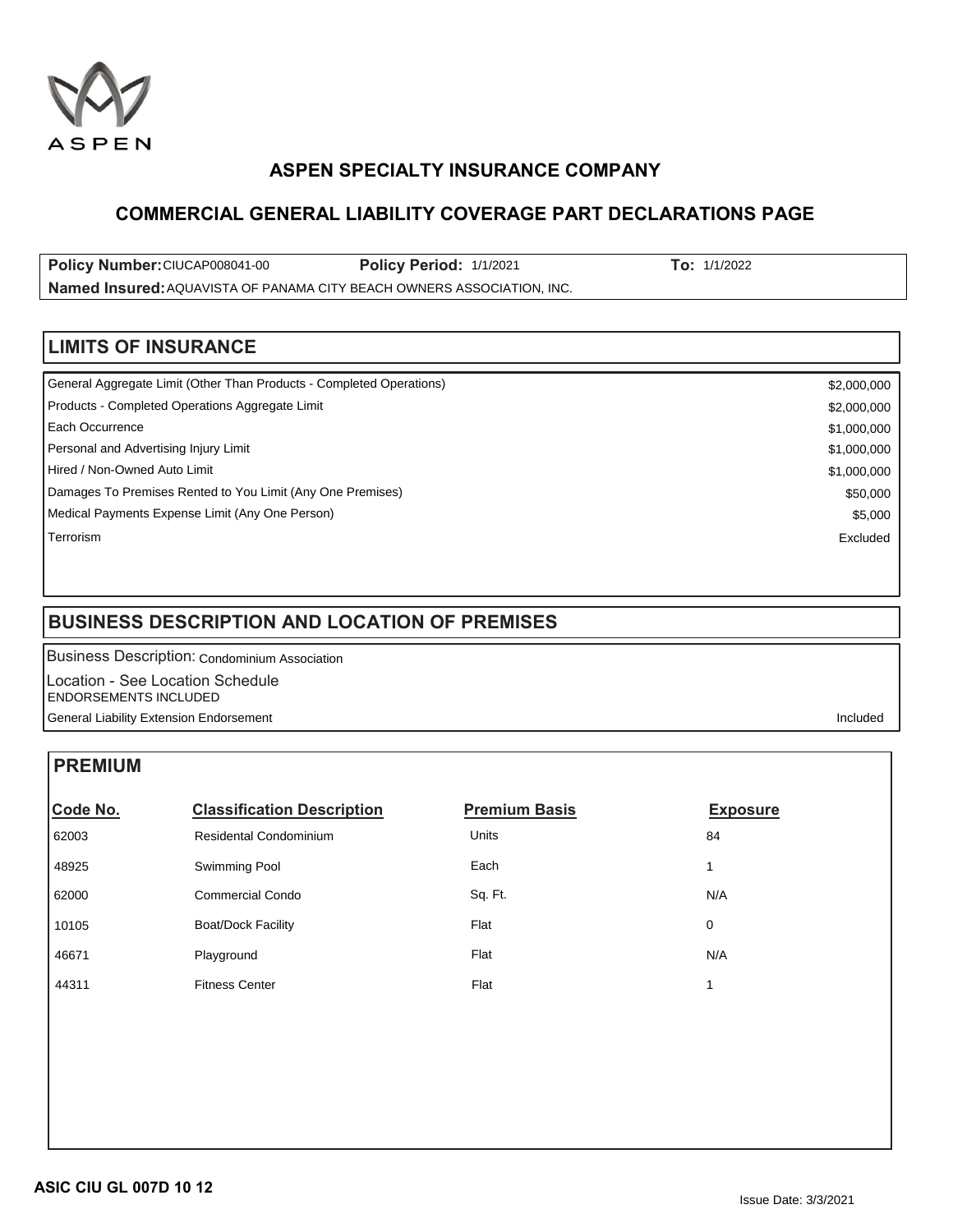

## **COMMERCIAL CRIME COVERAGE PART DECLARATIONS PAGE**

**Policy Number: CIUCAP008041-00 Policy Period: 1/1/2021 To: 1/1/2022** Named Insured: AQUAVISTA OF PANAMA CITY BEACH OWNERS ASSOCIATION, INC.

## **COVERAGES, LIMITS OF INSURANCE AND DEDUCTIBLES**

| Policy Number: CIUCAP008041-00                                         |            | Policy Period: 1/1/2021                                                                                                               | To: 1/1/2022              |
|------------------------------------------------------------------------|------------|---------------------------------------------------------------------------------------------------------------------------------------|---------------------------|
| Named Insured: AQUAVISTA OF PANAMA CITY BEACH OWNERS ASSOCIATION, INC. |            |                                                                                                                                       |                           |
|                                                                        |            |                                                                                                                                       |                           |
|                                                                        |            | <b>COVERAGES, LIMITS OF INSURANCE AND DEDUCTIBLES</b>                                                                                 |                           |
|                                                                        |            |                                                                                                                                       |                           |
|                                                                        |            | Insuring Agreements, Limit of Insurance and Deductible Amounts shown below are subject to all of the terms of this policy that apply. |                           |
|                                                                        |            |                                                                                                                                       |                           |
|                                                                        |            |                                                                                                                                       |                           |
| <b>Blanket Limit Coverage</b>                                          |            |                                                                                                                                       | \$750,000                 |
| <b>Employee Theft</b>                                                  |            |                                                                                                                                       | Included in Blanket Limit |
| Deductible                                                             | \$5,000.00 |                                                                                                                                       |                           |
| Forgery or Alteration                                                  |            |                                                                                                                                       | Included in Blanket Limit |
| Deductible                                                             | \$5,000.00 |                                                                                                                                       |                           |
|                                                                        |            | Inside and Outside The Premises- Theft of Money & Securities                                                                          | Included in Blanket Limit |
| Deductible                                                             | \$5,000.00 |                                                                                                                                       |                           |
| Money Orders and Counterfeit Money                                     |            |                                                                                                                                       | Included in Blanket Limit |
| Deductible                                                             | \$5,000.00 |                                                                                                                                       |                           |
| <b>Funds Transfer Fraud</b>                                            |            |                                                                                                                                       | Included in Blanket Limit |
| Deductible                                                             | \$5,000.00 |                                                                                                                                       |                           |
| <b>Computer Fraud</b>                                                  |            |                                                                                                                                       | Included in Blanket Limit |
| Deductible                                                             | \$5,000.00 |                                                                                                                                       |                           |
|                                                                        |            | Employee Benefit Plan Included as Insured under Employee Theft                                                                        | No Coverage               |
| Deductible                                                             | N/A        |                                                                                                                                       |                           |
|                                                                        |            | Include Designated Agents as Employees-Accountant or Bookkeeper-EmployeeTheft                                                         | No Coverage               |
| Deductible                                                             | N/A        |                                                                                                                                       |                           |
|                                                                        |            |                                                                                                                                       |                           |
|                                                                        |            |                                                                                                                                       |                           |
|                                                                        |            |                                                                                                                                       |                           |
|                                                                        |            |                                                                                                                                       |                           |
|                                                                        |            |                                                                                                                                       |                           |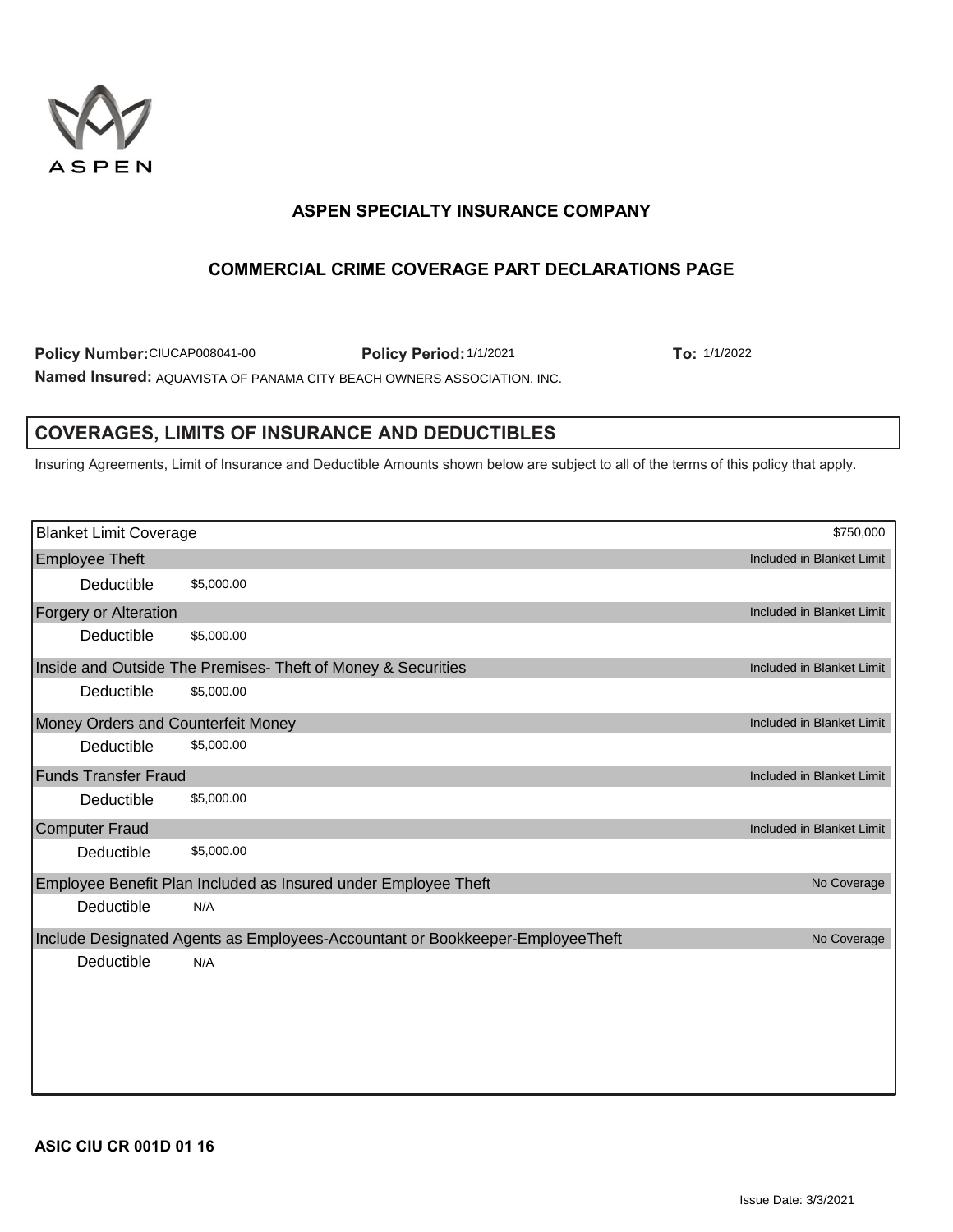

## **CONDOMINIMUM DIRECTORS OFFICERS AND EMPLOYMENT PRACTICES LIABILITY INSURANCE POLICY DECLARATIONS PAGE**

| Policy Number: CIUCAP008041-00                                         | Policy Period: 1/1/2021 | 1/1/2022 |
|------------------------------------------------------------------------|-------------------------|----------|
| Named Insured: AQUAVISTA OF PANAMA CITY BEACH OWNERS ASSOCIATION, INC. |                         |          |

#### **ITEM 1. INSURED ORGANIZATION NAME AND PRINCIPAL ADDRESS**

AQUAVISTA OF PANAMA CITY BEACH OWNERS ASSOCIATION, INC. 17155 FRONT BEACH ROAD PANAMA CITY BEACH, FL 32413

#### **ITEM 2. POLICY PERIOD**

**Local time at the address shown in item** 

#### **ITEM 3. LIMIT OF LIABILITY**

\$ 1,000,000 maximum aggregate limit of liability for all claims first made in the policy FROM 1/1/2021 TO 1/1/2022 at 12:01 am<br>Local time at the address shown in ite<br>LIMIT OF LIABILITY<br>\$ 1,000,000 1,000,000 maximum aggregate lin<br>period. EACH CLAIM LIMIT \$ 1,000,000<br>DEDUCTIBLE \$ 2,500 per claim

**period. EACH CLAIM LIMIT \$** 

- **ITEM 4. DEDUCTIBLE \$ 2,500 per claim**
- **ITEM 5. PREMIUM \$Included**
- **ITEM 6. ENDORSEMENTS ATTACHED**

#### **ITEM 7. NOTICES**

#### **All notices required to be given to the insurer under this policy shall be addressed to:**

Aspen Specialty Insurance Company 590 Madison Avenue 7th Floor New York, NY 10022

These Declarations along with the completed and signed Condominium Association Supplemental application, the Condominium Directors, Officers and Employment Practices Liability Insurance Policy and any endorsements attached shall constitute the contract between the insured and us.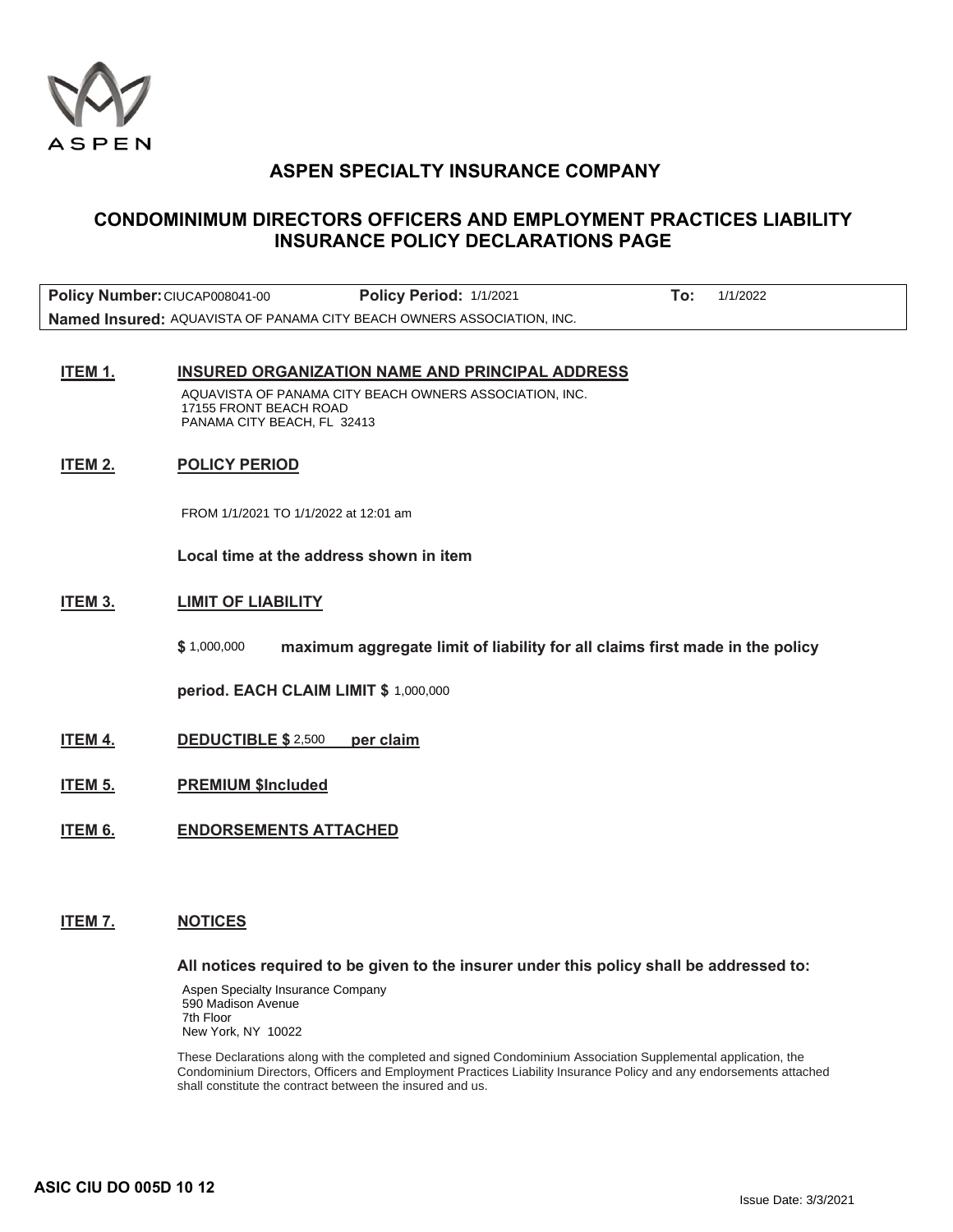

## **ENVIRONMENTAL INSURANCE POLICY DECLARATIONS PAGE**

**Policy Number: CIUCAP008041-00 Policy Period: 1/1/2021 To: 1/1/2022** Named Insured: AQUAVISTA OF PANAMA CITY BEACH OWNERS ASSOCIATION, INC. CIUCAP008041-00 Policy Period: 1/1/2021 To: 1/1/2022<br>AQUAVISTA OF PANAMA CITY BEACH OWNERS ASSOCIATION, INC.<br>MED INSURED: AQUAVISTA OF PANAMA CITY BEACH OWNERS ASSOCIATION, INC.<br>ERIOD: 1/1/2021 to 1/1/2022<br>TE LIMIT OF LIAB

ITEM 1 FIRST NAMED INSURED: AQUAVISTA OF PANAMA CITY BEACH OWNERS ASSOCIATION, INC.

**ITEM 2 POLICY PERIOD:** 1/1/2021 to 1/1/2022

**ITEM 3 AGGREGATE LIMIT OF LIABILITY: \$250,000** 

**ITEM 4 POLLUTION INCIDENT LIMIT OF LIABILITY: \$250,000** 

**ITEM 5 POLLUTION INCIDENT DEDUCTIBLE: \$5,000 Per Occurrence** 

**ITEM 6 RETROACTIVE DATE:** Inception of Policy

#### **ITEM 7 NOTICES:**

- (a) Notices to first named insured:
- (b) Notices to insurer of any matter or factor that may give rise to coverage under the Policy, including without limitation, occurrences, crisis events, emergency events, claims or pollution conditions or imminent threat thereof:
- (c) All other notices to the insurer: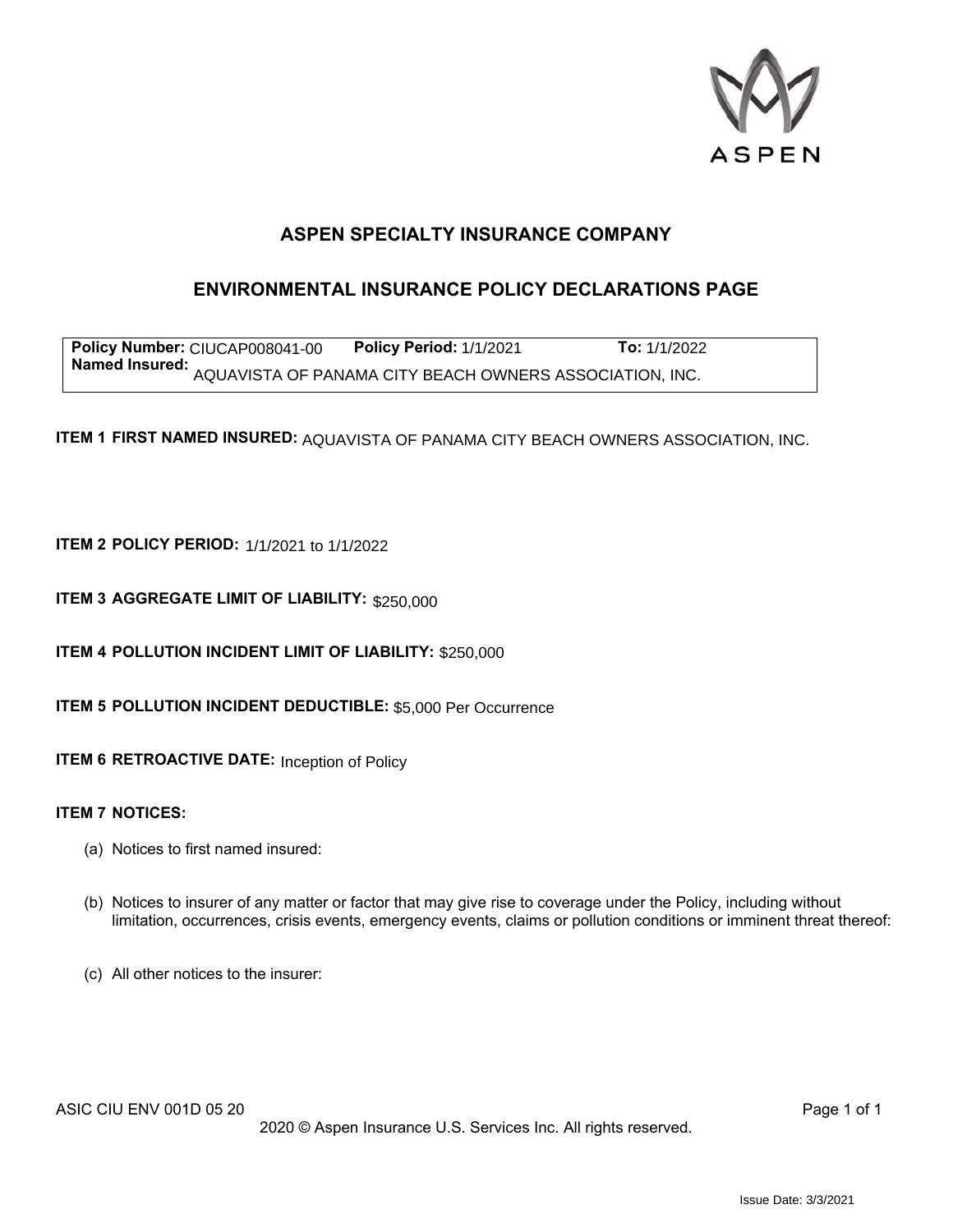## **POLICY FORMS DECLARATIONS**

| <b>Form Number</b>     | <b>Form Date</b> | <b>Form Description</b>                                                                                                                       |
|------------------------|------------------|-----------------------------------------------------------------------------------------------------------------------------------------------|
| ASPCO098               | 02/13            | Signature Page                                                                                                                                |
| ASIC CIU CPP<br>001D   | 10/12            | <b>Commercial Package Policy Declarations Page</b>                                                                                            |
| ASIC CIU IL 003        | 10/12            | <b>Policy Location Schedule</b>                                                                                                               |
| ASIC CIU GL 007D       | 10/12            | Commercial General Liability Coverage Part Declarations Page                                                                                  |
| ASIC CIU CR 001D       | 01/16            | Commercial Crime Coverage Part Declarations Page                                                                                              |
| ASIC CIU DO 005D       | 10/12            | Condominium Directors Officers And Employment Practices Liability Insurance Policy<br><b>Declarations Page</b>                                |
| ASIC CIU ENV<br>001D   | 05/20            | <b>Environmental Insurance Policy Declarations</b>                                                                                            |
| IL1207                 | 07/02            | Florida Policy Changes                                                                                                                        |
| <b>CIU0101FL</b>       | 03/08            | <b>Surplus Lines Statement</b>                                                                                                                |
| ASIC CIU IL 001        | 10/12            | Minimum Earned Premium Endorsement                                                                                                            |
| IL0003                 | 09/08            | <b>Calculation of Premium</b>                                                                                                                 |
| IL0017                 | 11/98            | <b>Common Policy Conditions</b>                                                                                                               |
| ASIC CIU IL 005        | 10/12            | Service of Suit Clause                                                                                                                        |
| <b>TRIA Disclosure</b> | 09/12            | Policyholder Disclosure Notice of Terrorism Insurance Coverage And Cap On Losses                                                              |
| ASIC CIU IL 031        | 05/20            | <b>Cancellation And Nonrenewal Endorsement</b>                                                                                                |
| ASIC CIU CP 019        | 07/13            | Special Activity Exclusion                                                                                                                    |
| CG0001                 | 12/07            | Commercial General Liability Coverage Form                                                                                                    |
| CG0300                 | 01/96            | Deductible Liability Insurance                                                                                                                |
| CG2004                 | 11/85            | Additional Insured - Condominium Unit Owners                                                                                                  |
| CG0067                 | 03/05            | Exclusion - Violation of Statutes that Govern E-mails, Fax, Phone Calls or Other Methods of<br>Sending Material or Information                |
| CG2147                 | 12/07            | Exclusion - Employment Related Practices Exclusion                                                                                            |
| CG2165                 | 12/04            | Exclusion - Total Pollution Exclusion With A Building Heating, Cooling, And Dehumidifying<br>Equipment Exception And A Hostile Fire Exception |
| ASIC CIU GL 004        | 08/18            | General Liability Coverage Extension Endorsement - Community Association                                                                      |
| CG2160                 | 09/98            | Exclusion - Year 2000 Computer-Related And Other Electronic Problems                                                                          |
| CG2196                 | 03/05            | Silica or Silica Related Dust Exclusion                                                                                                       |
| ASIC CIU IL 018        | 11/13            | Nuclear, Biological or Chemical Terrorism Exclusion                                                                                           |
| CG2186                 | 12/04            | Exclusion - Exterior Insulation and Finish Systems                                                                                            |
| ASIC CIU IL 019        | 01/15            | <b>Terrorism Exclusion</b>                                                                                                                    |
| CG2426                 | 07/04            | Amendment of Insured Contract Definition                                                                                                      |
| ASIC CIU GL 002        | 10/12            | Exclusion - Lead Paint                                                                                                                        |
| ASIC CIU GL 003        | 10/12            | Exclusion - Asbestos                                                                                                                          |
| IL0021                 | 09/08            | Nuclear Energy Liability Exclusion Endorsement (Broad Form)                                                                                   |
| ASIC CIU GL 006        | 10/12            | Hired and Non-Owned Auto Liability                                                                                                            |
| ASIC CIU GL 023        | 01/16            | Limited Fungi Or Bacteria Coverage                                                                                                            |
| ASIC CIU ENV 003       | 11/20            | Communicable Disease Exclusion                                                                                                                |
| ASIC CIU GL 025        | 11/20            | Communicable Disease Exclusion                                                                                                                |
| ASIC CIU ENV 001       | 05/20            | <b>Environmental Insurance Policy</b>                                                                                                         |
| ASIC CIU DO 001        | 02/18            | Condominium Directors, Officers and Employment Practices Liability Insurance Policy                                                           |
| ASIC CIU DO 012        | 01/15            | Property Manager Entity Coverage Endorsement                                                                                                  |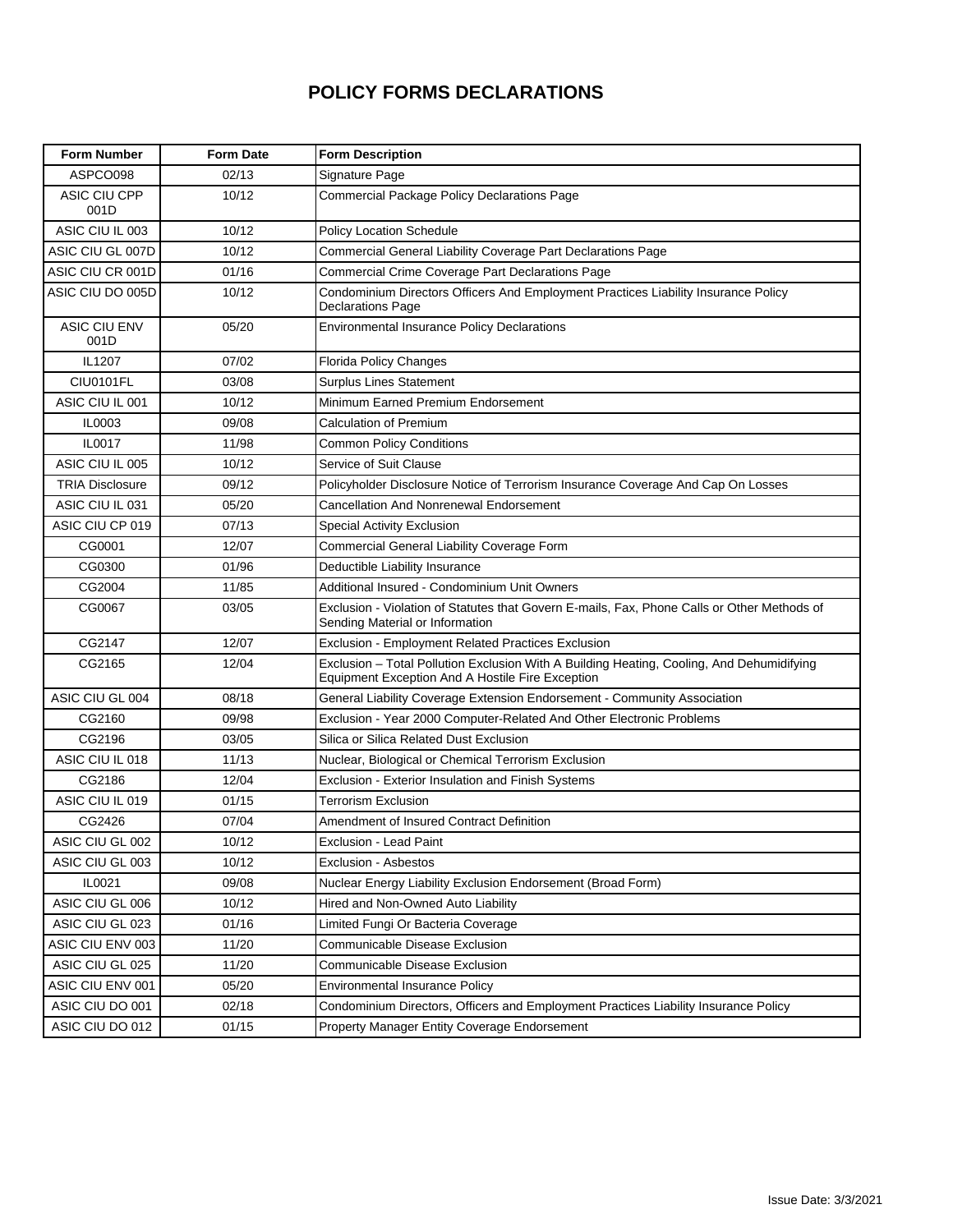| ASIC CIU DO 016 | 01/15 | Increased Consent To Settle Clause Coverage Endorsement |
|-----------------|-------|---------------------------------------------------------|
| ASIC CIU DO 019 | 02/15 | Bodily Injury / Physical Damage Exclusion Endorsement   |
| ASIC CIU DO 021 | 03/15 | Catastrophic Event Preparedness And Response Exclusion  |
| ASIC CIU DO 022 | 03/15 | Failure To Obtain Or Maintain Insurance Exclusion       |
| ASIC CIU DO 002 | 01/16 | Continuity of Coverage Endorsement                      |
| CR0020          | 11/15 | Commercial Crime Policy (Discovery Form)                |
| CR2508          | 10/10 | Include Specified Non-Compensated Officers              |
| CR2506          | 10/10 | Include Chairman and Member of Specified Committees     |
| CR2502          | 10/10 | Include Designated Agents as Employees                  |
| CR0151          | 08/07 | Florida Changes - Legal Action Against Us               |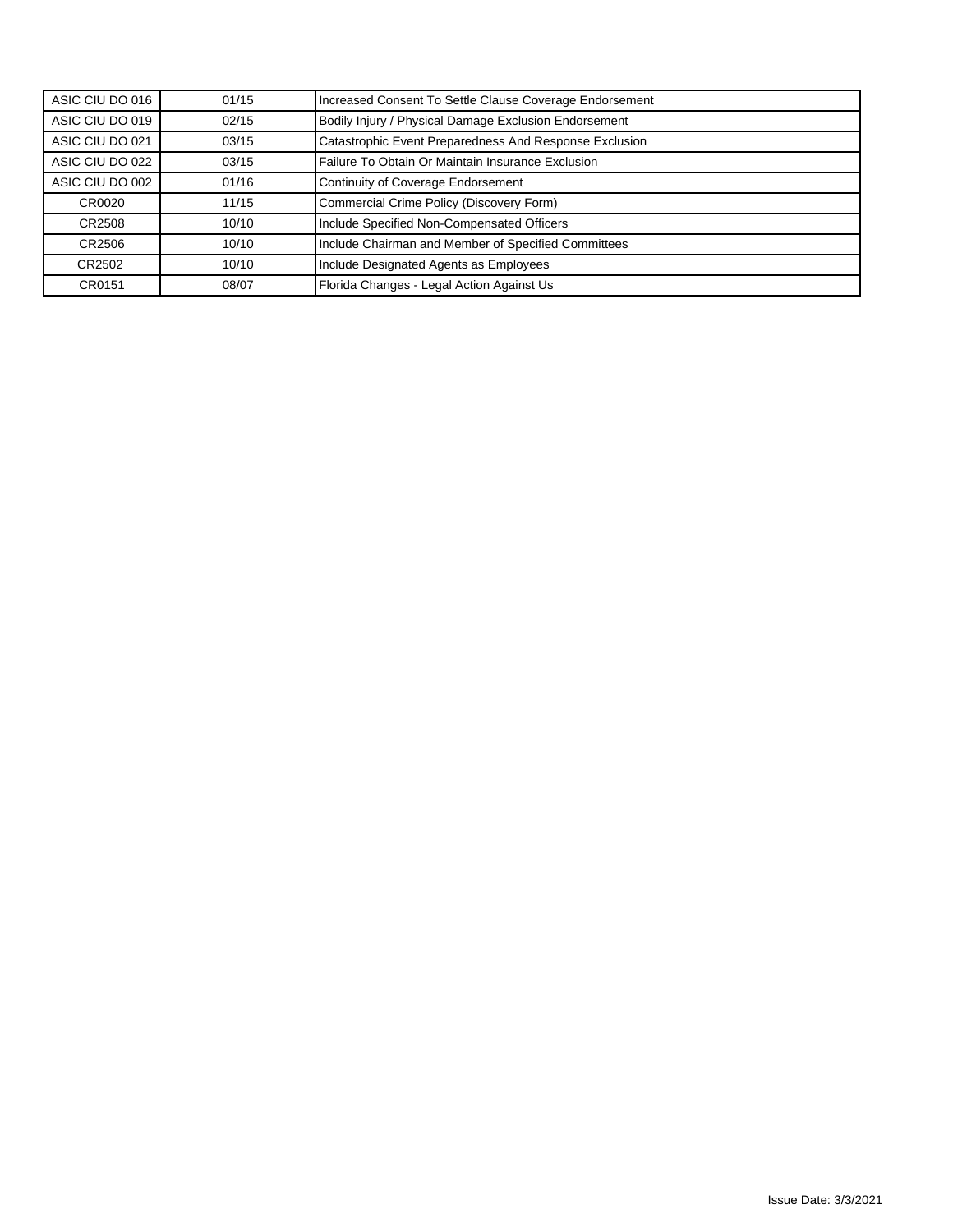## **THIS ENDORSEMENT CHANGES THE POLICY. PLEASE READ IT CAREFULLY.**

# **INCLUDE DESIGNATED AGENTS AS EMPLOYEES**

This endorsement modifies insurance provided under the following:

COMMERCIAL CRIME COVERAGE FORM COMMERCIAL CRIME POLICY EMPLOYEE THEFT AND FORGERY POLICY GOVERNMENT CRIME COVERAGE FORM GOVERNMENT CRIME POLICY GOVERNMENT EMPLOYEE THEFT AND FORGERY POLICY CIUCAP008041-00<br>
DRSEMENT CHANGES THE POLICY. PLEASE READ IT (<br>
JDE DESIGNATED AGENTS AS EMPL<br>
modifies insurance provided under the following:<br>
CRIME COVERAGE FORM<br>
CRIME POLICY<br>
CRIME POLICY<br>
CRIME POLICY<br>
CRIME POLICY<br>

and applies to the Employee Theft Insuring Agreement:

#### **SCHEDULE**

| <b>Capacity Of Agent</b>                                                                               | <b>Limit Of Insurance</b> |  |
|--------------------------------------------------------------------------------------------------------|---------------------------|--|
| <b>Property Manager</b>                                                                                | Φ<br>\$750,000            |  |
|                                                                                                        |                           |  |
| Information required to complete this Schedule, if not shown above, will be shown in the Declarations. |                           |  |

- **1.** The definition of "employee" is amended to include each natural person, partnership or corporation you appoint in writing to act as your agent in the capacity shown in the Schedule while acting on your behalf or while in possession of covered property. These natural persons, partnerships or corporations are not covered for faithful performance of duty, even in the event that this insurance may have been amended by endorsement to provide such coverage on other "employees". Only coverage for "theft" applies to the agents scheduled above.
- **2.** Each such agent and the partners, officers and employees of that agent are considered to be, collectively, one "employee" for the purposes of this insurance. However, the Termination As To Any Employee Condition applies individually to each of them.
- **3.** The most we will pay under this insurance for loss caused by an agent included as an "employee" by this endorsement is the Limit of Insurance shown in the Schedule. That Limit Of Insurance is part of, not in addition to, the Limit Of Insurance shown in the Declarations as applicable to the Employee Theft Insuring Agreement.